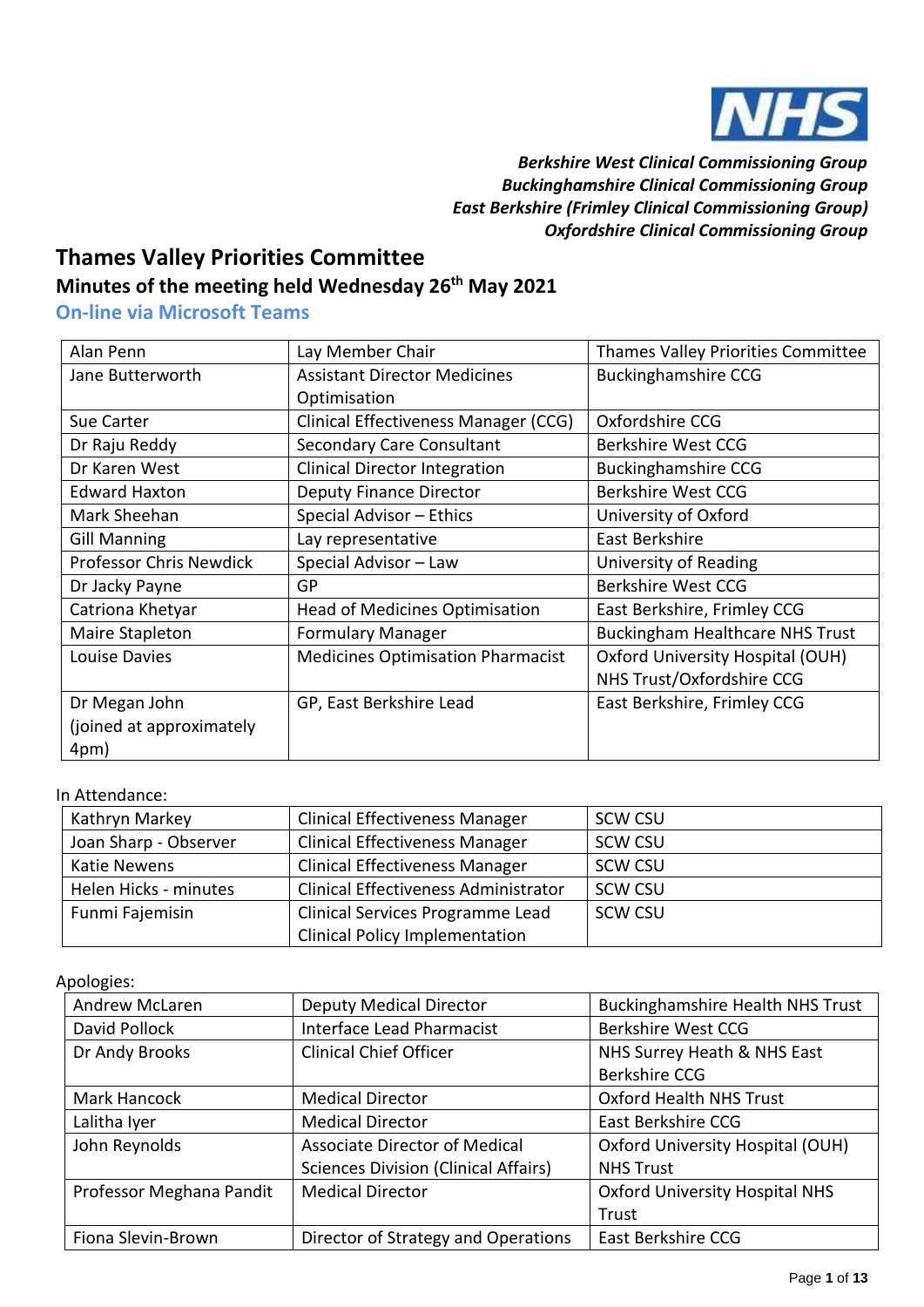| Tessa Lindfield | <sup>I</sup> Strategic Director of Public Health | <b>Public Health Services for Berkshire</b> |
|-----------------|--------------------------------------------------|---------------------------------------------|
|                 | for Berkshire                                    |                                             |

## Topic Specialists in Attendance for Agenda Items:

| Item 8 – Posterior tibial nerve stimulation in paediatric patients |
|--------------------------------------------------------------------|
| Angela Downer, Clinical Nurse Specialist in Urology, OUH           |
| Mohammad Bader, Consultant Paediatric Urologist, OUH               |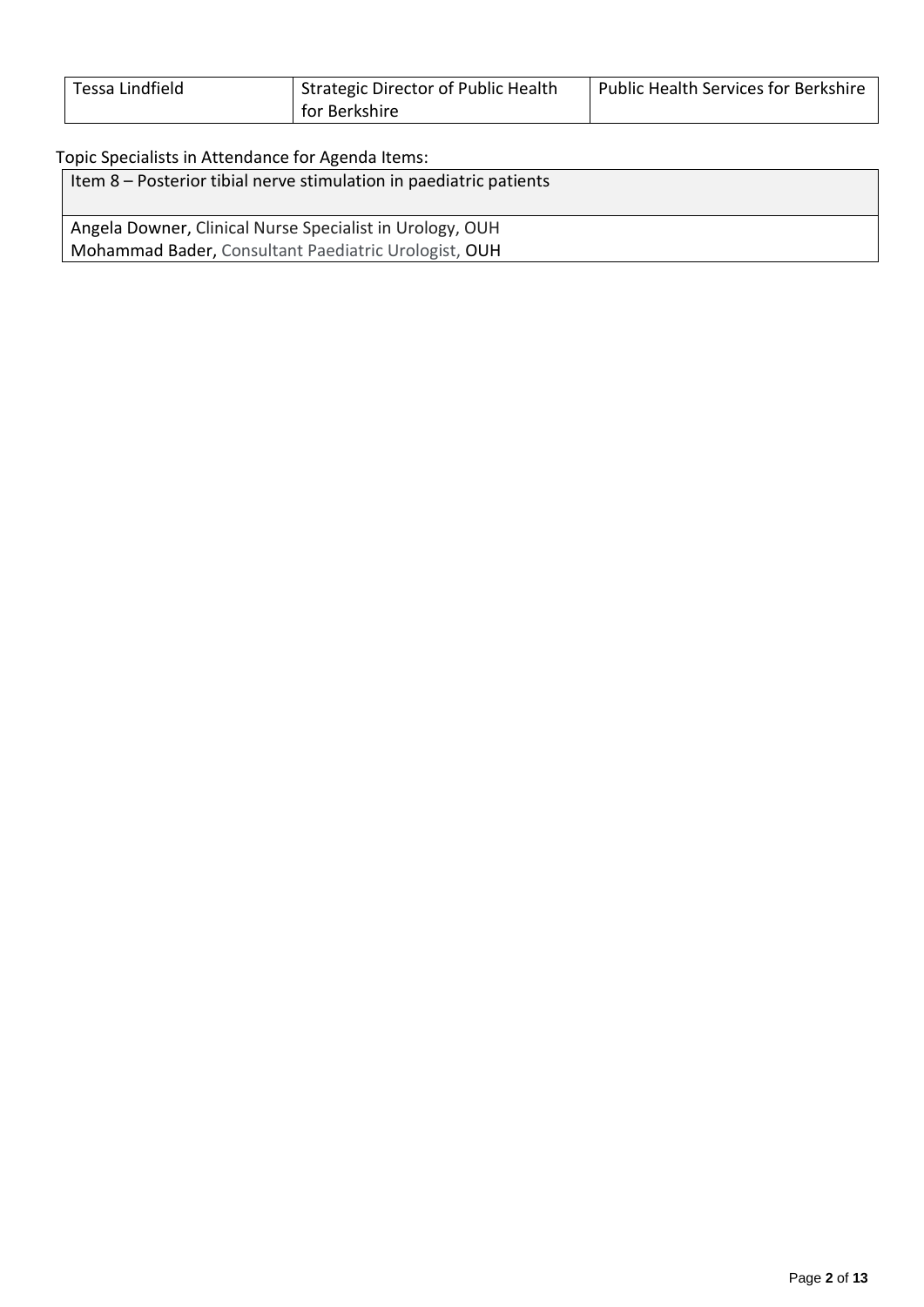| 1.  | <b>Welcome &amp; Introductions</b>                                                                             |
|-----|----------------------------------------------------------------------------------------------------------------|
| 1.1 | The Chair opened the meeting and welcomed members of the Committee. The Chair                                  |
|     | acknowledged it is JB's last time attending the Committee and thanked her on behalf of the                     |
|     | Committee for her support.                                                                                     |
|     | The Chair noted that there had been little input from Consultants for the topics to be discussed.              |
|     | Action: Commissioning teams to contact their Medical Directors to confirm papers are being                     |
|     | distributed.                                                                                                   |
| 2.  | <b>Apologies for Absence</b>                                                                                   |
| 2.1 | Apologies recorded as above.                                                                                   |
| 3.  | <b>Declarations of Interest</b>                                                                                |
| 3.1 | None declared.                                                                                                 |
|     |                                                                                                                |
| 4.  | Draft Minutes of the online Priorities Committee meeting held 24 <sup>th</sup> March 2021 - Confirm            |
|     | <b>Accuracy</b>                                                                                                |
| 4.1 | The draft minutes were accepted as a true record of the meeting.                                               |
| 5.  | Draft Minutes of the online Priorities Committee meeting held 24 <sup>th</sup> March 2021 - Matters            |
|     | <b>Arising</b>                                                                                                 |
| 5.1 | Draft Minutes of the online Priorities Committee meeting held 27 <sup>th</sup> January 2021 - Action 5.7 -     |
|     | <b>Policy Update Programme</b>                                                                                 |
|     | Regarding TVPC71, the Committee heard that Oxford Health are reviewing the shared care                         |
|     | pathway for ADHD for Oxfordshire and may wish to contribute to an update of the current                        |
|     | policy. Actions: Clinical Effectiveness team to liaise with Oxford Health NHS FT regarding a                   |
|     | potential update of the ADHD policy and add new dates to TVPC 68, 69 and 70.                                   |
|     | March 2021 update: KM to contact Juliet Long prior to 1 <sup>st</sup> April when the team moves to Health      |
|     | Education and Social Care for joint commissioning.                                                             |
|     | May 2021 update: In progress. ADHD due to be reviewed later in 2021. Clinical Effectiveness                    |
|     | team to liaise with Oxfordshire CCG to take forward.                                                           |
| 5.2 | Draft Minutes of the online Priorities Committee meeting held 24 <sup>th</sup> March 2021 - Action 6.3 -       |
|     | TVPC43 Use of biologic therapies for ulcerative colitis in adults (18 years and over)                          |
|     | The Committee reviewed the evidence and guidance and following consideration of the                            |
|     | potential patient numbers and financial impact, the Committee agreed to recommend an                           |
|     | interim statement to state TVPC supports the use of biologic drugs and JAK inhibitors as per                   |
|     | algorithm without restricting the number of drugs a patient may try.                                           |
|     | Action: CE team to remove all statements regarding 4 <sup>th</sup> and 5 <sup>th</sup> biologic/ JAK inhibitor |
|     | treatment and recirculate draft policy for comment. ACTION Complete                                            |
| 5.3 | Draft Minutes of the online Priorities Committee meeting held 24 <sup>th</sup> March 2021 - Action 7.3         |
|     | Regional Medicines Optimisation Committee (RMOC) Advisory Statement Sequential Use of                          |
|     | <b>Biologic Medicines - Amendment to current TVPC policies</b>                                                 |
|     | The Committee agreed to recommend an interim statement to support sequential use of up to 4                    |
|     | different biologic drugs / JAK inhibitors in total. The Committee was happy with the current                   |
|     | wording of the policies for the axial spondyloarthritis, psoriasis and Crohn's disease policies.               |
|     | Action: CE team to update the Psoriatic Arthritis and Rheumatoid Arthritis policies to state                   |
|     | that up to 4 biologic drugs or JAK inhibitors can be used as an interim statement.                             |
|     | Action: CE team to circulate updated draft policies for comment.                                               |
|     | Post meeting note: Following the meeting, it has been agreed that the use of biologic drugs                    |
|     | and JAK inhibitors for moderate RA will be reviewed separately due to recently published                       |
|     | NICE TAG. ACTION Complete (agenda item 6)                                                                      |
| 5.4 | Draft Minutes of the online Priorities Committee meeting held 24 <sup>th</sup> March 2021 - Action 8.1         |
|     | <b>Evidence Based Interventions List 2</b>                                                                     |
|     |                                                                                                                |
|     | Action: CE team to add to the forward programme schedule. ACTION Complete                                      |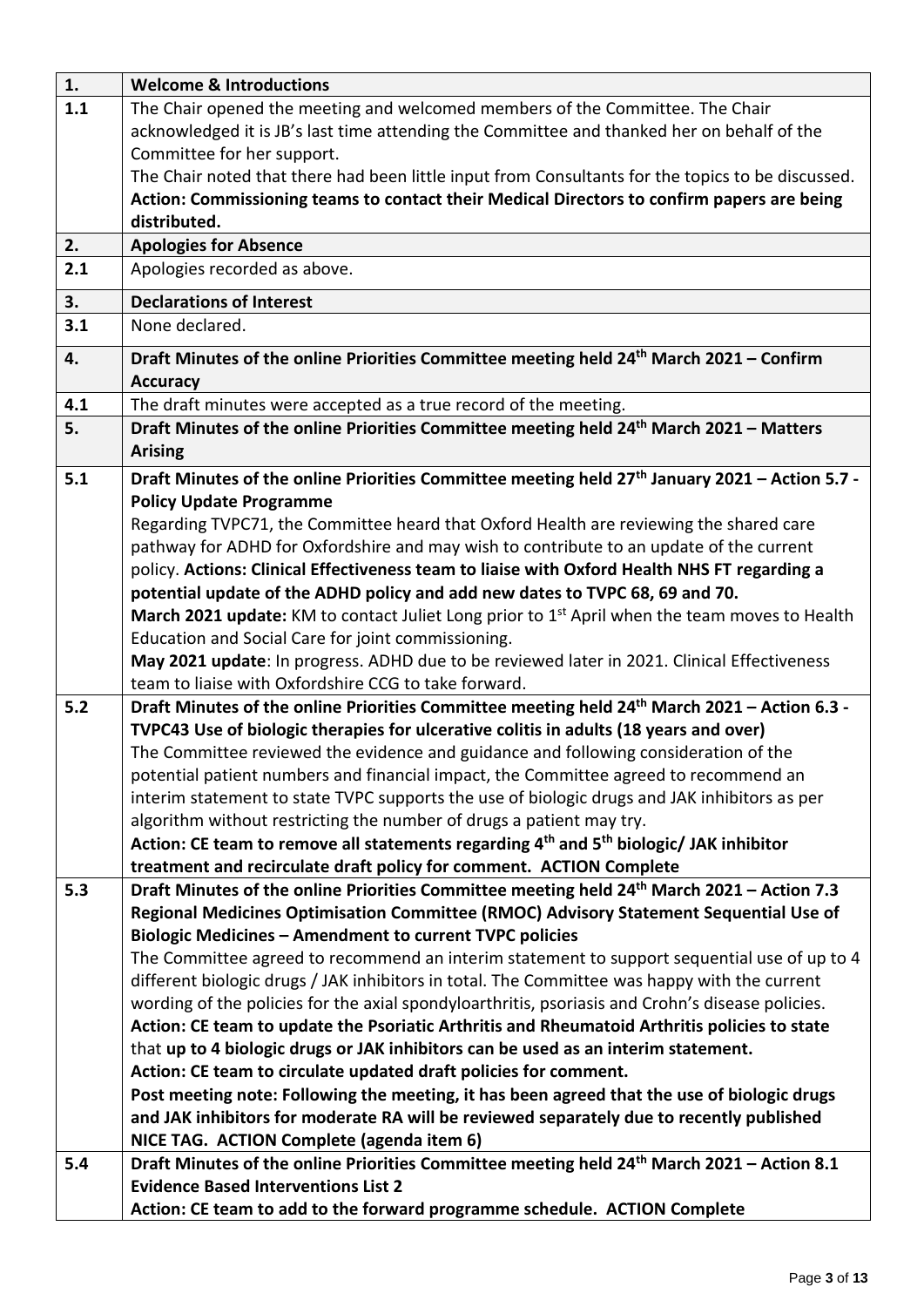| 5.5  | Draft Minutes of the online Priorities Committee meeting held 24 <sup>th</sup> March 2021 - Action 8.2  |
|------|---------------------------------------------------------------------------------------------------------|
|      | <b>Chronic Sinusitis</b>                                                                                |
|      | The Committee agreed to adopt the EBI pathway with additions.                                           |
|      | Action: CE team to amend the policy with the agreed additions. ACTION Complete                          |
| 5.6  | Draft Minutes of the online Priorities Committee meeting held 24 <sup>th</sup> March 2021 - Action 8.3  |
|      | Hernia                                                                                                  |
|      | The Committee agreed to add the EBI2 statement and maintain the rest of the policy as it is.            |
|      | Action: CE team to add EBI2 statement to the policy. ACTION Complete                                    |
| 5.7  | Draft Minutes of the online Priorities Committee meeting held 24 <sup>th</sup> March 2021 - Action 9.1  |
|      | <b>Policy Updates</b>                                                                                   |
|      | The Committee noted that it would be helpful to cite the new SIGN guidance in the updated               |
|      | policy.                                                                                                 |
|      | Action: CE team to add a footnote to TVPC 77 to reference SIGN 156 (2019) Children and                  |
|      | young people exposed prenatally to alcohol. ACTION Complete                                             |
| 5.8  | Draft Minutes of the online Priorities Committee meeting held 24 <sup>th</sup> March 2021 - Action 9.2  |
|      | <b>Management of Haemorrhoids</b>                                                                       |
|      | Action: CE team to amend TVPC 72 to include a link to the EBI guidance. ACTION Complete                 |
| 5.9  | Draft Minutes of the online Priorities Committee meeting held 24 <sup>th</sup> March 2021 - Action 9.3  |
|      | <b>Adhesive Capsulitis (Frozen Shoulder)</b>                                                            |
|      | The Committee has previously reviewed the wording of this policy in line with the EBI list 2            |
|      | guidance and recommended a minor change to the use of imaging in primary/intermediate                   |
|      | care. The current review has also checked national guidance and recently published clinical             |
|      | evidence; no further additions are required.                                                            |
|      | Action: CE team to amend the policy to reflect EBI list 2 guidance as previously recommended.           |
|      | <b>ACTION Complete</b>                                                                                  |
| 5.10 | Draft Minutes of the online Priorities Committee meeting held 24 <sup>th</sup> March 2021 - Action 9.4  |
|      | <b>Management of asymptomatic gallstones</b>                                                            |
|      | This policy was reviewed in line with the EBI list 2 guidance which recommends that patients            |
|      | admitted to hospital with acute cholecystitis or mild gallstone pancreatitis should have index          |
|      | laparoscopic cholecystectomy performed within that admission. The Committee agreed that this            |
|      | guidance should be added to the current policy.                                                         |
|      | Action: CE Team to amend the policy to reflect EBI list 2 guidance. ACTION Complete                     |
| 5.11 | Draft Minutes of the online Priorities Committee meeting held 24 <sup>th</sup> March 2021 - Action 9.5  |
|      | Subacromial decompression for Shoulder Impingement                                                      |
|      | The Committee agreed that this new evidence base requires further consideration and noted               |
|      | that due to the potentially large numbers of surgeries being carried out, that it should be             |
|      | prioritised for a full review. Action: CE team to schedule TVPC 50 for a full update. ACTION            |
|      | Complete                                                                                                |
| 5.12 | Draft Minutes of the online Priorities Committee meeting held 24 <sup>th</sup> March 2021 - Action 9.6  |
|      | Therapeutic use of facet joint injections and medial branch blocks for chronic neck pain                |
|      | The Committee recommended to update the policy statement on diagnostic and therapeutic                  |
|      | facet joints injections and medial branch blocks and maintain the position of not normally              |
|      | funded for chronic neck pain, due to lack of evidence on cost and clinical-effectiveness.               |
|      | Action: CE team to update the policy statement on diagnostic and therapeutic facet joints               |
|      | injections and medial branch blocks for chronic neck pain. ACTION Complete                              |
| 5.13 | Draft Minutes of the online Priorities Committee meeting held 24 <sup>th</sup> March 2021 - Action 10.1 |
|      | <b>Future meetings location/online</b>                                                                  |
|      | Action: CE team to liaise with Committee members to ascertain how many meetings they                    |
|      | would like to have face to face.                                                                        |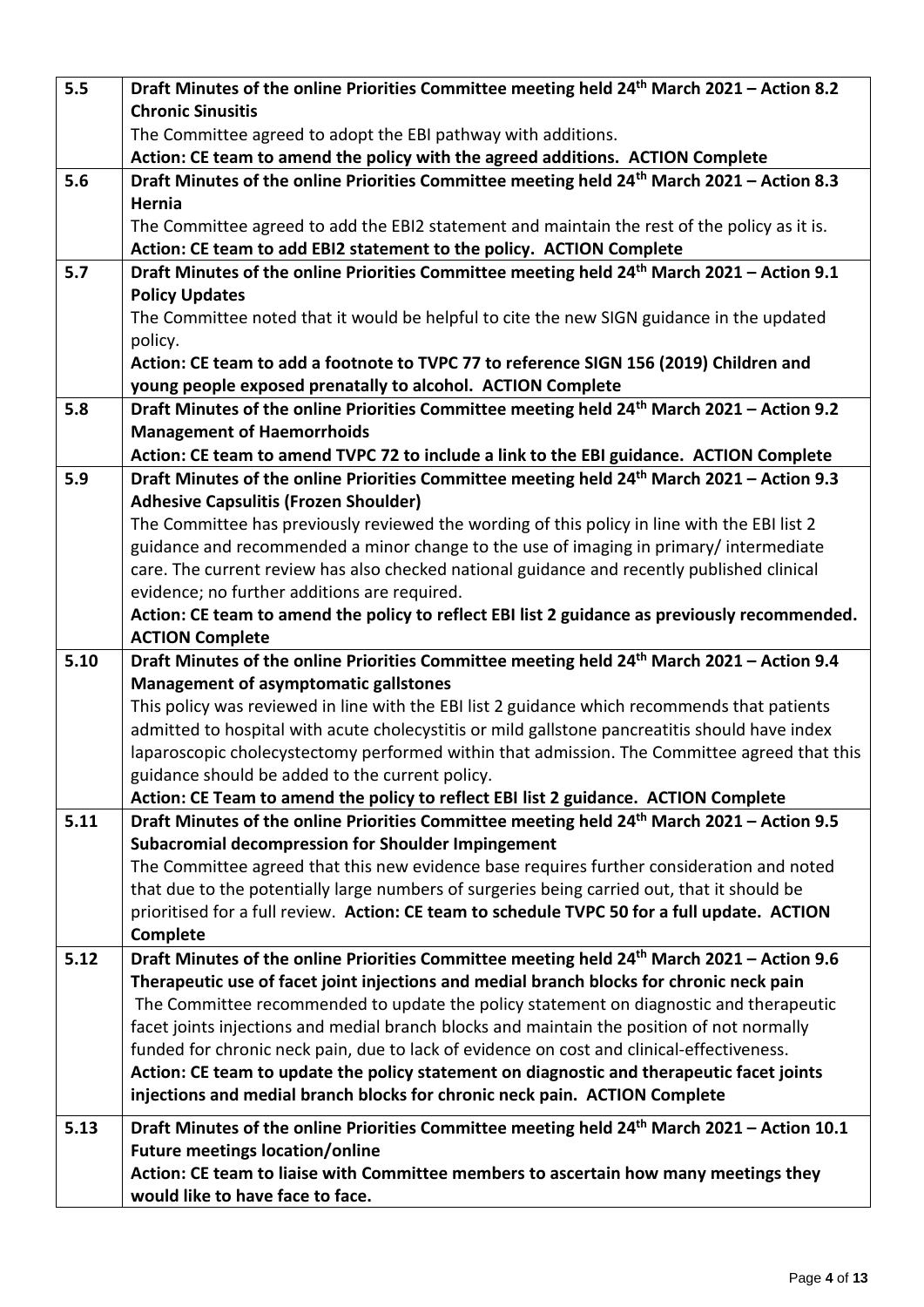|     | May 2021 update: responses from Committee members showed a consensus for the annual<br>workshop to be a face to face meeting. Regarding the Priorities Committee meetings there was<br>a mixed response for all meetings virtual and half virtual / half face to face. The Committee<br>agreed to the recommendation of half of the meetings to be face to face with a dial in option to<br>be made available once a return to office if actioned. ACTION Complete                                                                                                                                                                                                                                                                                                                                                                                                                                                                                                                                                                                                                                                                                                                                                                                                                                                                                                                                                                                                                        |
|-----|-------------------------------------------------------------------------------------------------------------------------------------------------------------------------------------------------------------------------------------------------------------------------------------------------------------------------------------------------------------------------------------------------------------------------------------------------------------------------------------------------------------------------------------------------------------------------------------------------------------------------------------------------------------------------------------------------------------------------------------------------------------------------------------------------------------------------------------------------------------------------------------------------------------------------------------------------------------------------------------------------------------------------------------------------------------------------------------------------------------------------------------------------------------------------------------------------------------------------------------------------------------------------------------------------------------------------------------------------------------------------------------------------------------------------------------------------------------------------------------------|
| 6.  | Paper 21-002: Proposed adoption of policy statement: Use of biological and<br>immunomodulatory therapies in the treatment of MODERATE Rheumatoid Arthritis - Interim<br>statement                                                                                                                                                                                                                                                                                                                                                                                                                                                                                                                                                                                                                                                                                                                                                                                                                                                                                                                                                                                                                                                                                                                                                                                                                                                                                                         |
| 6.1 | A proposed draft policy statement has been written by the interface lead pharmacist for<br>Berkshire West CCG, for the use of biological therapies and JAK inhibitors in moderate<br>rheumatoid arthritis (RA). In March 2021, the use of these drugs for severe RA was discussed.<br>The pathway for severe RA was updated with the recently published NICE Technology appraisal<br>guidance [TA676] Filgotinib for treating moderate to severe rheumatoid arthritis. This states<br>that Filgotinib, with methotrexate, is recommended as an option for treating active rheumatoid<br>arthritis in adults whose disease has responded inadequately to intensive therapy with 2 or<br>more conventional disease-modifying antirheumatic drugs (DMARDs), only if:<br>disease is moderate or severe (a disease activity score [DAS28] of 3.2 or more) and<br>the company provides filgotinib according to the commercial arrangement.<br>$\bullet$<br>This NICE TA is unique in that it includes a recommendation for moderate RA, currently all other<br>NICE TAs for biologic drugs/JAK inhibitors for RA specify that the drug is only recommended for<br>severe disease. This, however, is likely to change as NICE review more drugs for moderate RA.<br>An interim policy statement may therefore be required for Thames Valley CCGs for the use of<br>biologic drugs and JAK inhibitors for the management of moderate RA to ensure fair and cost-<br>effective use of these drugs. |
|     | The proposed pathway for moderate rheumatoid arthritis includes all NICE approved treatments<br>for severe RA which have marketing authorisations for moderate RA, starting first line with the<br>most cost effective as per NICE guidelines. It is proposed that the pathway allows a maximum of<br>4 treatments in total which is in line with the pathway for severe RA.                                                                                                                                                                                                                                                                                                                                                                                                                                                                                                                                                                                                                                                                                                                                                                                                                                                                                                                                                                                                                                                                                                              |
|     | Feedback received from a consultant rheumatologist suggested that rituximab should be<br>included. A committee member advised that this is only licensed for severe RA. A further query<br>was raised relating to varicella zoster vaccination prior to starting JAK inhibitors. It was<br>suggested that this should be addressed in local areas within their pathways.                                                                                                                                                                                                                                                                                                                                                                                                                                                                                                                                                                                                                                                                                                                                                                                                                                                                                                                                                                                                                                                                                                                  |
|     | The Committee noted that based on the assumption that in the first year all patients with<br>moderate RA are prescribed adalimumab, the financial impact will be less than if all patients<br>were to commence on filgotinib, as adalimumab is understood to be the most cost effective<br>treatment.                                                                                                                                                                                                                                                                                                                                                                                                                                                                                                                                                                                                                                                                                                                                                                                                                                                                                                                                                                                                                                                                                                                                                                                     |
| 6.2 | Options for consideration<br>The Committee was presented with two possible options for consideration:<br>Option 1 - agree to the proposed pathway.<br>Option 2 -Include only access to those treatments that are less expensive or equal to the cost of<br>filgotinib.                                                                                                                                                                                                                                                                                                                                                                                                                                                                                                                                                                                                                                                                                                                                                                                                                                                                                                                                                                                                                                                                                                                                                                                                                    |
| 6.3 | Committee discussion:<br>The Committee discussed the potential financial implication of the proposed pathway. The<br>Committee noted that funding for filgotinib is mandated as a NICE TA. The proposed pathway<br>includes biologics and JAK inhibitors that all have marketing authorisations for moderate RA and<br>are NICE approved drugs for severe RA.                                                                                                                                                                                                                                                                                                                                                                                                                                                                                                                                                                                                                                                                                                                                                                                                                                                                                                                                                                                                                                                                                                                             |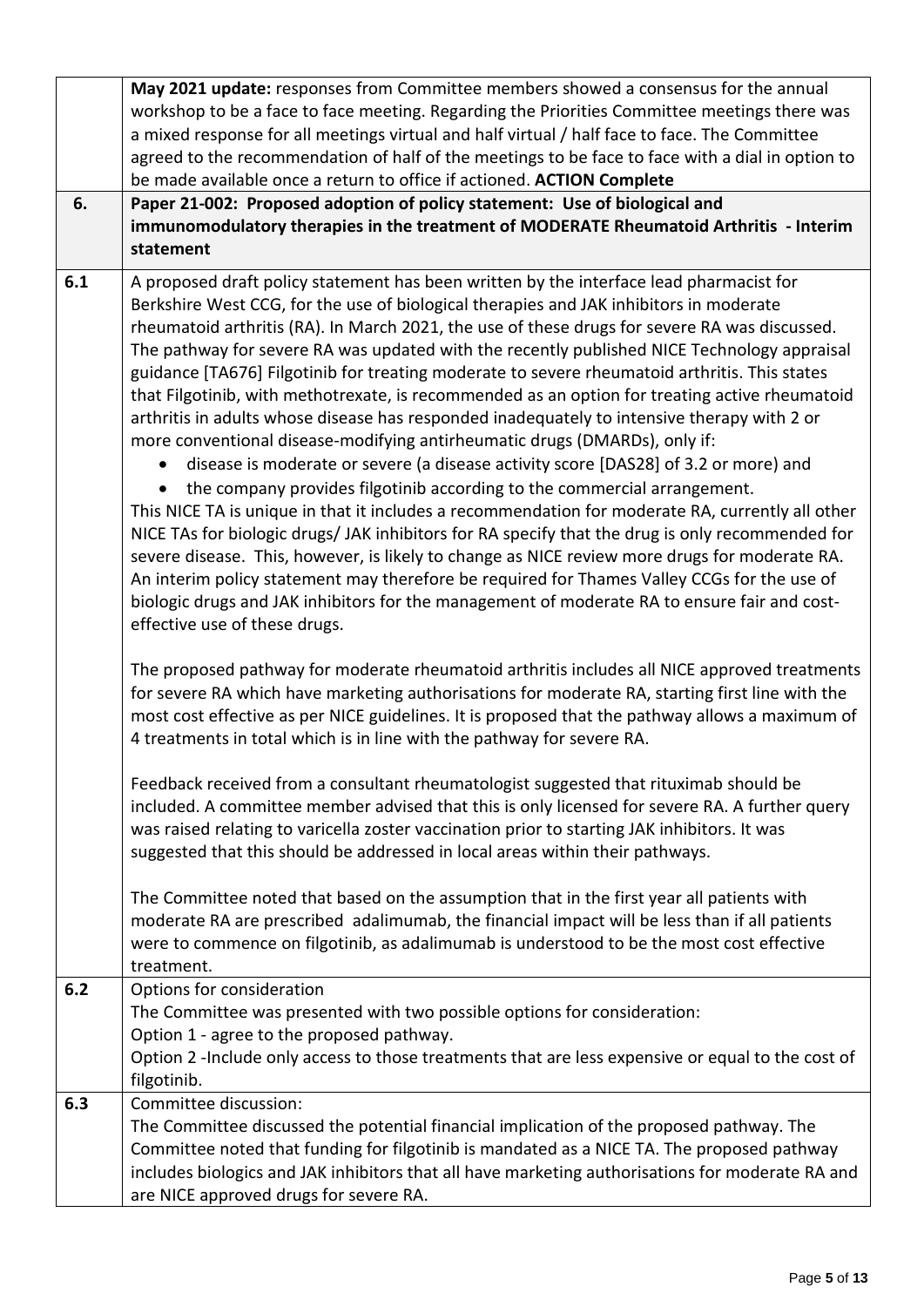|                         | The Committee also discussed patient safety as filgotinib is a new drug. Clinicians and patients                      |
|-------------------------|-----------------------------------------------------------------------------------------------------------------------|
|                         | together may wish to choose a drug that has more experience of being used and a known side                            |
|                         | effect profile. The Committee agreed that clinicians should make the appropriate choice with                          |
|                         | the patient for each case. The Committee noted that filgotinib is an oral medication and                              |
|                         |                                                                                                                       |
|                         | therefore there would be no administration costs. The costs of day care associated with the                           |
|                         | administration of biologics was thought likely to be low as this would affect a small number of                       |
|                         | patients.                                                                                                             |
| 6.4                     | The Committee reviewed the guidance and following consideration agreed to offer filgotinib as                         |
|                         | a first choice treatment alongside adalimumab and infliximab within the proposed pathway                              |
|                         |                                                                                                                       |
|                         | Action: Clinical Effectiveness team to update and circulate the policy statement as outlined                          |
|                         |                                                                                                                       |
|                         | above. Post meeting note: due to the publication of the final appraisal document for partial                          |
|                         | review of TA375 (Adalimumab, etanercept, infliximab, certolizumab pegol, golimumab,                                   |
|                         | tocilizumab and abatacept for moderate rheumatoid arthritis after conventional DMARDs                                 |
|                         | have failed) and rescheduled date of 14 <sup>th</sup> July for final publication, the proposed pathway for            |
|                         | moderate RA will need to be revisited at the the next TVPC meeting.                                                   |
|                         |                                                                                                                       |
| $\overline{\mathbf{z}}$ | Paper 21-003: Policy update: Severe and complex obesity                                                               |
| 7.1                     | The current interim TVPC policy (2016) is based on former NHS England guidance which was in                           |
|                         | place before the commissioning of services for bariatric surgery was transferred to CCGs. The                         |
|                         | policy supports bariatric surgery for adults with a BMI of $40\text{kg/m}^2$ or more, or between 35 kg/m <sup>2</sup> |
|                         | and $40\text{kg/m}^2$ in the presence of other significant diseases.                                                  |
| 7.2                     | Guidance for commissioners was published by NHS England in 2016 and refers to NICE CG189                              |
|                         |                                                                                                                       |
|                         | (2014) Obesity: identification, assessment and management. This recommends a broadening of                            |
|                         | the criteria for bariatric surgery to include consideration of patients with recent onset type 2                      |
|                         | diabetes with a BMI 30-34.9 kg/ $m^2$ (with a lower BMI threshold for patients of Asian family                        |
|                         | origin). NICE also recommends an expedited assessment for bariatric surgery to people with a                          |
|                         | BMI of 35 or over who have recent-onset type 2 diabetes.                                                              |
|                         | The current TVPC policy specifies that patients should have been morbidly obese for 5 years and                       |
|                         | complied with a local specialist obesity service weight loss programme for 12-24 months (with a                       |
|                         | shorter duration considered for people with a BMI greater than 50 kg/m <sup>2</sup> ). However, NICE                  |
|                         |                                                                                                                       |
|                         | CG189 does not make recommendations on the length of time a person should have been                                   |
|                         | morbidly obese nor the duration of compliance with a weight loss programme.                                           |
|                         |                                                                                                                       |
|                         | In 2018, NICE published a surveillance proposal consultation document on obesity. This does                           |
|                         | not propose an update to the recommendations relating to surgery but the following                                    |
|                         | discussions are of interest:                                                                                          |
|                         | Topic experts stated that NICE guideline CG189 has made no difference to current                                      |
|                         | practice and noted that the NHS bariatric surgery rate has reduced since publication of                               |
|                         | the guideline.                                                                                                        |
|                         | Experts considered there to be significant barriers to implementation due to a lack of                                |
|                         | responsibility for obesity care.                                                                                      |
|                         |                                                                                                                       |
|                         | A further barrier to implementation was considered to be the very large numbers (over                                 |
|                         | at least 2.6 million people) that are above the BMI threshold for referral. Guidance was                              |
|                         | considered necessary to prioritise the referrals into manageable proportions.                                         |
|                         |                                                                                                                       |
|                         | More recently, The Federation of Surgical Speciality Associations (2021) Clinical Guide to                            |
|                         | Surgical Prioritisation During the Coronavirus Pandemic has been published to support                                 |
|                         | prioritisation following a large reduction in elective surgery rates due to the Covid-19 pandemic.                    |
| 7.3                     | Local activity:                                                                                                       |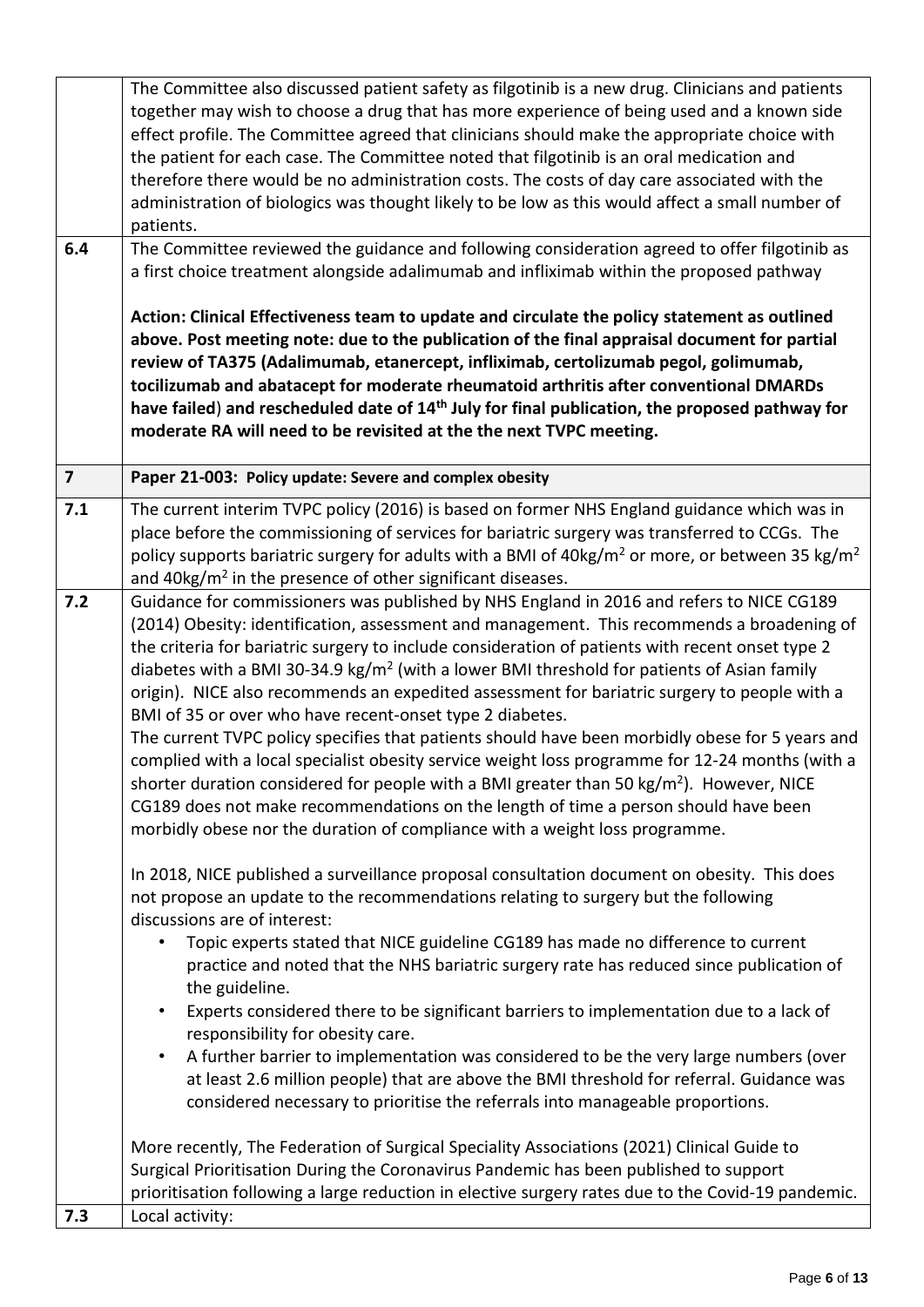|     | Primary Bariatric Surgery; Pre Covid data (2018/19) shows TV CCGs' expenditure of £189K to<br>£621K per year. Rates of surgery were higher than the national average in Berkshire West and<br>considerably lower in East Berkshire, Buckinghamshire and Oxfordshire. The impact of COVID-<br>19 was significant and rates of surgery were approximately a third of or less in 2020/21 than<br>2018/19. Gastric bypass revision surgery rates were relatively low.<br>Estimations of the annual resource impact of adopting the additional NICECG189 criteria for<br>surgery ranged from £196K to £335K. These are based on the NICE resource impact calculator<br>published in 2014 and do not include the costs of pre- or post-surgical care. Overall NICE states<br>that the recommendations will be cost effective in the long-term due to a reduction in<br>medications for diabetes, asthma and sleep apnoea as well as fewer diabetes complications and<br>less contact with health professionals |
|-----|----------------------------------------------------------------------------------------------------------------------------------------------------------------------------------------------------------------------------------------------------------------------------------------------------------------------------------------------------------------------------------------------------------------------------------------------------------------------------------------------------------------------------------------------------------------------------------------------------------------------------------------------------------------------------------------------------------------------------------------------------------------------------------------------------------------------------------------------------------------------------------------------------------------------------------------------------------------------------------------------------------|
| 7.4 | Options for consideration                                                                                                                                                                                                                                                                                                                                                                                                                                                                                                                                                                                                                                                                                                                                                                                                                                                                                                                                                                                |
|     | The Committee was presented with two options for consideration:                                                                                                                                                                                                                                                                                                                                                                                                                                                                                                                                                                                                                                                                                                                                                                                                                                                                                                                                          |
|     | 1) Update the policy in line with the eligibility criteria from the 2016 NHS England guidance for<br>Commissioners                                                                                                                                                                                                                                                                                                                                                                                                                                                                                                                                                                                                                                                                                                                                                                                                                                                                                       |
|     | 2) Adopt the recommendations in the current interim statement as standard policy and consider                                                                                                                                                                                                                                                                                                                                                                                                                                                                                                                                                                                                                                                                                                                                                                                                                                                                                                            |
|     | whether any alterations are required based on CG189, specifically:                                                                                                                                                                                                                                                                                                                                                                                                                                                                                                                                                                                                                                                                                                                                                                                                                                                                                                                                       |
|     | Offer an expedited assessment for bariatric surgery to people with a BMI of 35 or over                                                                                                                                                                                                                                                                                                                                                                                                                                                                                                                                                                                                                                                                                                                                                                                                                                                                                                                   |
|     | who have recent-onset type 2 diabetes as long as they are also receiving or will receive                                                                                                                                                                                                                                                                                                                                                                                                                                                                                                                                                                                                                                                                                                                                                                                                                                                                                                                 |
|     | assessment in a Tier 3 service (or equivalent).<br>Consider an assessment for bariatric surgery for people with a BMI of 30-34.9 who have<br>$\bullet$                                                                                                                                                                                                                                                                                                                                                                                                                                                                                                                                                                                                                                                                                                                                                                                                                                                   |
|     | recent-onset type 2 diabetes as long as they are also receiving or will receive assessment                                                                                                                                                                                                                                                                                                                                                                                                                                                                                                                                                                                                                                                                                                                                                                                                                                                                                                               |
|     | in a Tier 3 service (or equivalent).                                                                                                                                                                                                                                                                                                                                                                                                                                                                                                                                                                                                                                                                                                                                                                                                                                                                                                                                                                     |
|     | Consider an assessment for bariatric surgery for people of Asian family origin who have<br>$\bullet$                                                                                                                                                                                                                                                                                                                                                                                                                                                                                                                                                                                                                                                                                                                                                                                                                                                                                                     |
|     | recent-onset type 2 diabetes at a lower BMI than other populations as long as they are                                                                                                                                                                                                                                                                                                                                                                                                                                                                                                                                                                                                                                                                                                                                                                                                                                                                                                                   |
|     | also receiving or will receive assessment in a Tier 3 service (or equivalent).                                                                                                                                                                                                                                                                                                                                                                                                                                                                                                                                                                                                                                                                                                                                                                                                                                                                                                                           |
|     | The requirement for morbid/severe obesity to be present for at least five years.<br>$\bullet$<br>The duration* of compliance with a local specialist obesity service weight loss<br>$\bullet$                                                                                                                                                                                                                                                                                                                                                                                                                                                                                                                                                                                                                                                                                                                                                                                                            |
|     | programme                                                                                                                                                                                                                                                                                                                                                                                                                                                                                                                                                                                                                                                                                                                                                                                                                                                                                                                                                                                                |
|     | *The current policy states 12-24 months, except for patients with BMI > 50 (minimum                                                                                                                                                                                                                                                                                                                                                                                                                                                                                                                                                                                                                                                                                                                                                                                                                                                                                                                      |
|     | acceptable period of 6 months).                                                                                                                                                                                                                                                                                                                                                                                                                                                                                                                                                                                                                                                                                                                                                                                                                                                                                                                                                                          |
| 7.5 | The Committee discussed the full financial impact of adopting option 1. The Committee heard                                                                                                                                                                                                                                                                                                                                                                                                                                                                                                                                                                                                                                                                                                                                                                                                                                                                                                              |
|     | that calculations produced by Buckinghamshire CCG showed an estimated additional £300K                                                                                                                                                                                                                                                                                                                                                                                                                                                                                                                                                                                                                                                                                                                                                                                                                                                                                                                   |
|     | would be required to fund the pre and post surgical support that was not included in the NICE<br>estimations. The Committee also had concerns regarding capacity of tier 3 and 4 services,                                                                                                                                                                                                                                                                                                                                                                                                                                                                                                                                                                                                                                                                                                                                                                                                               |
|     | particularly in light of the long waiting lists that will have developed due to the impact of the                                                                                                                                                                                                                                                                                                                                                                                                                                                                                                                                                                                                                                                                                                                                                                                                                                                                                                        |
|     | COVID-19 pandemic. It was noted that any broadening of the criteria would increase the waiting                                                                                                                                                                                                                                                                                                                                                                                                                                                                                                                                                                                                                                                                                                                                                                                                                                                                                                           |
|     | time for surgery considerably and impact on provider trust capacity.                                                                                                                                                                                                                                                                                                                                                                                                                                                                                                                                                                                                                                                                                                                                                                                                                                                                                                                                     |
|     | The Committee also discussed the new NICE guidance, TA664 Liraglutide for managing                                                                                                                                                                                                                                                                                                                                                                                                                                                                                                                                                                                                                                                                                                                                                                                                                                                                                                                       |
|     | overweight and obesity (2020). The use of this drug is limited to tier 3 services which may                                                                                                                                                                                                                                                                                                                                                                                                                                                                                                                                                                                                                                                                                                                                                                                                                                                                                                              |
|     | impact on capacity but may also help to reduce the numbers of people who consider bariatric                                                                                                                                                                                                                                                                                                                                                                                                                                                                                                                                                                                                                                                                                                                                                                                                                                                                                                              |
|     | surgery.<br>The current TVPC criteria regarding the presence of morbid/severe obesity for at least five years                                                                                                                                                                                                                                                                                                                                                                                                                                                                                                                                                                                                                                                                                                                                                                                                                                                                                            |
|     | was discussed. It was noted that in general practice, there are increasing numbers of people                                                                                                                                                                                                                                                                                                                                                                                                                                                                                                                                                                                                                                                                                                                                                                                                                                                                                                             |
|     | who have reached the BMI criteria but have not been severely obese for 5 years. The                                                                                                                                                                                                                                                                                                                                                                                                                                                                                                                                                                                                                                                                                                                                                                                                                                                                                                                      |
|     | Committee concluded that there was little benefit to waiting five years and recommended that                                                                                                                                                                                                                                                                                                                                                                                                                                                                                                                                                                                                                                                                                                                                                                                                                                                                                                             |
|     | this criteria was removed from the policy.                                                                                                                                                                                                                                                                                                                                                                                                                                                                                                                                                                                                                                                                                                                                                                                                                                                                                                                                                               |
| 7.6 | The Committee reviewed the guidance and following consideration agreed not to adopt the                                                                                                                                                                                                                                                                                                                                                                                                                                                                                                                                                                                                                                                                                                                                                                                                                                                                                                                  |
|     | additional criteria for bariatric surgery recommended by NICE CG189 guidance on the grounds                                                                                                                                                                                                                                                                                                                                                                                                                                                                                                                                                                                                                                                                                                                                                                                                                                                                                                              |
|     | of affordability and capacity for tier 3 services. The criteria regarding the presence of                                                                                                                                                                                                                                                                                                                                                                                                                                                                                                                                                                                                                                                                                                                                                                                                                                                                                                                |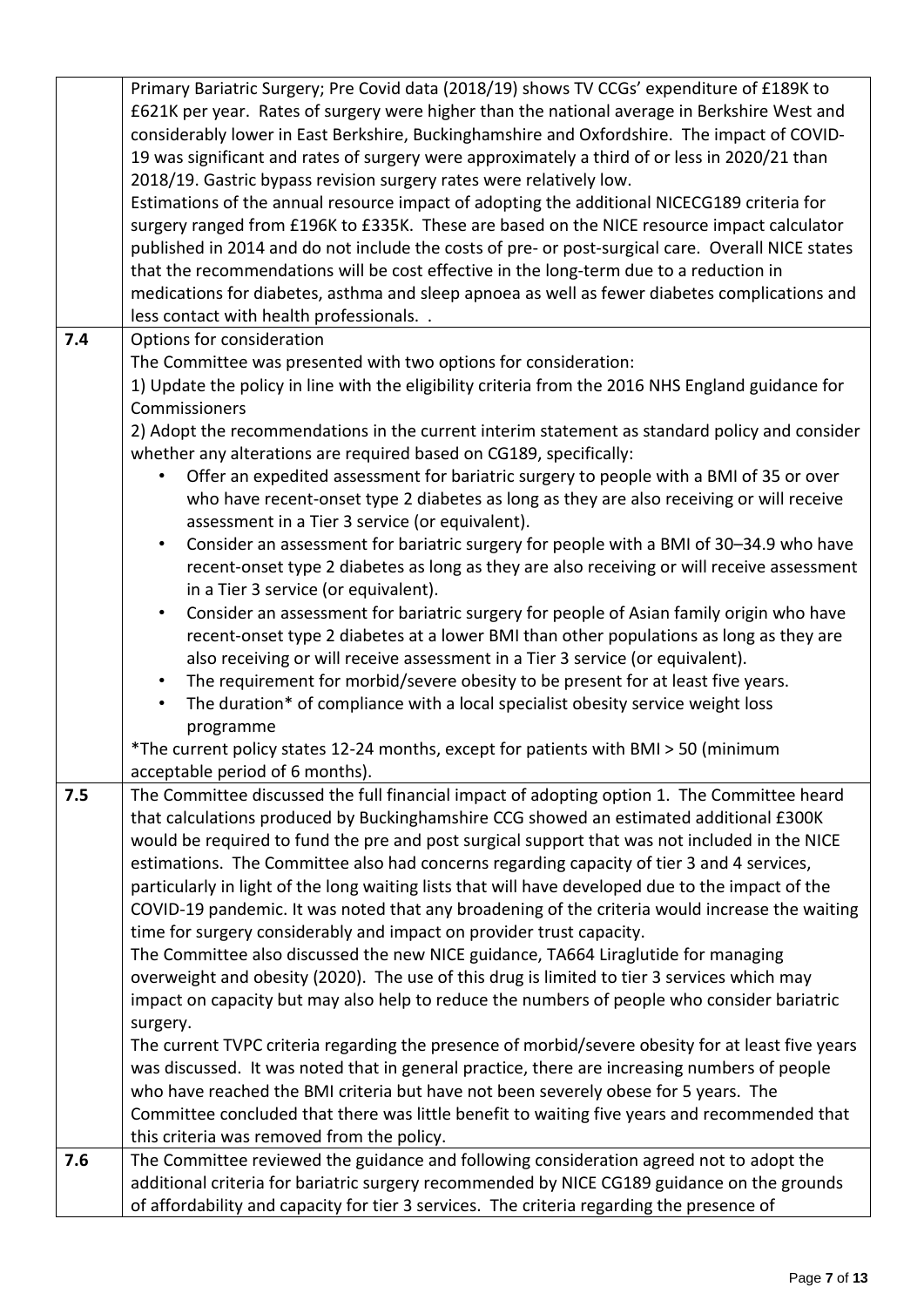|     | morbid/severe obesity for at least five years is to be removed. The policy is to be a standard<br>policy.<br>Action: Clinical Effectiveness team to update and circulate the policy as outlined above.<br>Comments to be received within the 2 week feedback period following issue.                                                                                                                                                                                                                                                                                                                                                                                                                                                                   |
|-----|--------------------------------------------------------------------------------------------------------------------------------------------------------------------------------------------------------------------------------------------------------------------------------------------------------------------------------------------------------------------------------------------------------------------------------------------------------------------------------------------------------------------------------------------------------------------------------------------------------------------------------------------------------------------------------------------------------------------------------------------------------|
| 8.  | Paper 21-004: Posterior tibial nerve stimulation in paediatric patients                                                                                                                                                                                                                                                                                                                                                                                                                                                                                                                                                                                                                                                                                |
| 8.1 | Thames Valley Priorities Committee has requested a review of the clinical and cost effectiveness<br>of posterior tibial nerve stimulation for urinary incontinence in children. There are no existing<br>local policies regarding treatments for paediatric urinary incontinence, however, Oxfordshire<br>CCG has received nine Individual Funding Requests (IFRs) during the time period 2017-2021 for<br>posterior tibial nerve stimulation in children with intractable urinary incontinence.                                                                                                                                                                                                                                                       |
|     | Bladder function is regulated by a group of nerves at the base of the spine called the sacral<br>nerve plexus. Stimulation of these nerves through electrical impulses (neurostimulation) may<br>change bladder activity. Posterior tibial nerve stimulation involves the electrical stimulation of<br>the tibial nerve which in turns affects the sacral nerve plexus. Posterior tibial nerve stimulation<br>may be delivered by surface electrodes (transcutaneous posterior nerve stimulation) or using a<br>fine needle inserted close to the actual nerve (percutaneous posterior tibial nerve stimulation).                                                                                                                                      |
| 8.2 | NICE IPG362 (2010, 2012 minor maintenance) Percutaneous posterior tibial nerve stimulation<br>for overactive bladder syndrome states that current evidence on percutaneous posterior tibial<br>nerve stimulation for OAB syndrome shows that it is efficacious in reducing symptoms in the<br>short and medium term. There are no major safety concerns. Conclusions on efficacy were<br>drawn based on the results from 2 RCTs and 2 case series studying adults.<br>International Children's Continence Society states the following:<br>In summary, the main indication for neuromodulation in non-organic (i.e. functional) daytime                                                                                                                |
|     | urine incontinence (DUI) is over active bladder syndrome (OAB), and the mode of application<br>can be sacral or tibial nerve transcutaneous electrodes. This option is adjunctive to standard<br>urotherapy and pharmacotherapy or an alternative to antimuscarinic pharmacotherapy in<br>children unable to tolerate their pharmaceutical side effects.                                                                                                                                                                                                                                                                                                                                                                                               |
|     | EAU Guidelines on Paediatric Urology state the following:<br>$\triangleright$ Neurogenic bladder: sacral nerve stimulation and transcutaneous neuromodulation are<br>still experimental and cannot be recommended outside of clinical trials. Day-time lower<br>urinary tract conditions: level of evidence remains low.<br>$\triangleright$ Non-neurogenic OAB: these new treatment modalities can only be recommended for<br>standard therapy-resistant cases.<br>$\triangleright$ Nocturnal enuresis: present data precludes their use because of its inefficiency, or at<br>least no additional benefit.                                                                                                                                           |
|     | Two systematic reviews (SR) were found:<br>Cochrane (2019) SR includes 1 relevant study. The authors of the Cochrane review<br>concluded that the evidence for the comparison of tibial transcutaneous electrical nerve<br>stimulation (TENS) versus placebo (sham TENS) for functional daytime urinary<br>incontinence in children was of low to very low uncertainty.<br>Gaziev et al (2013) SR included 3 studies that addressed the use of percutaneous<br>$\bullet$<br>posterior tibial nerve stimulation in children. These studies were observational. The<br>authors concluded that promising results have been obtained in non-obstructive urinary<br>retention, chronic pelvic pain/painful bladder syndrome (CPP/PBS) and urinary disorders |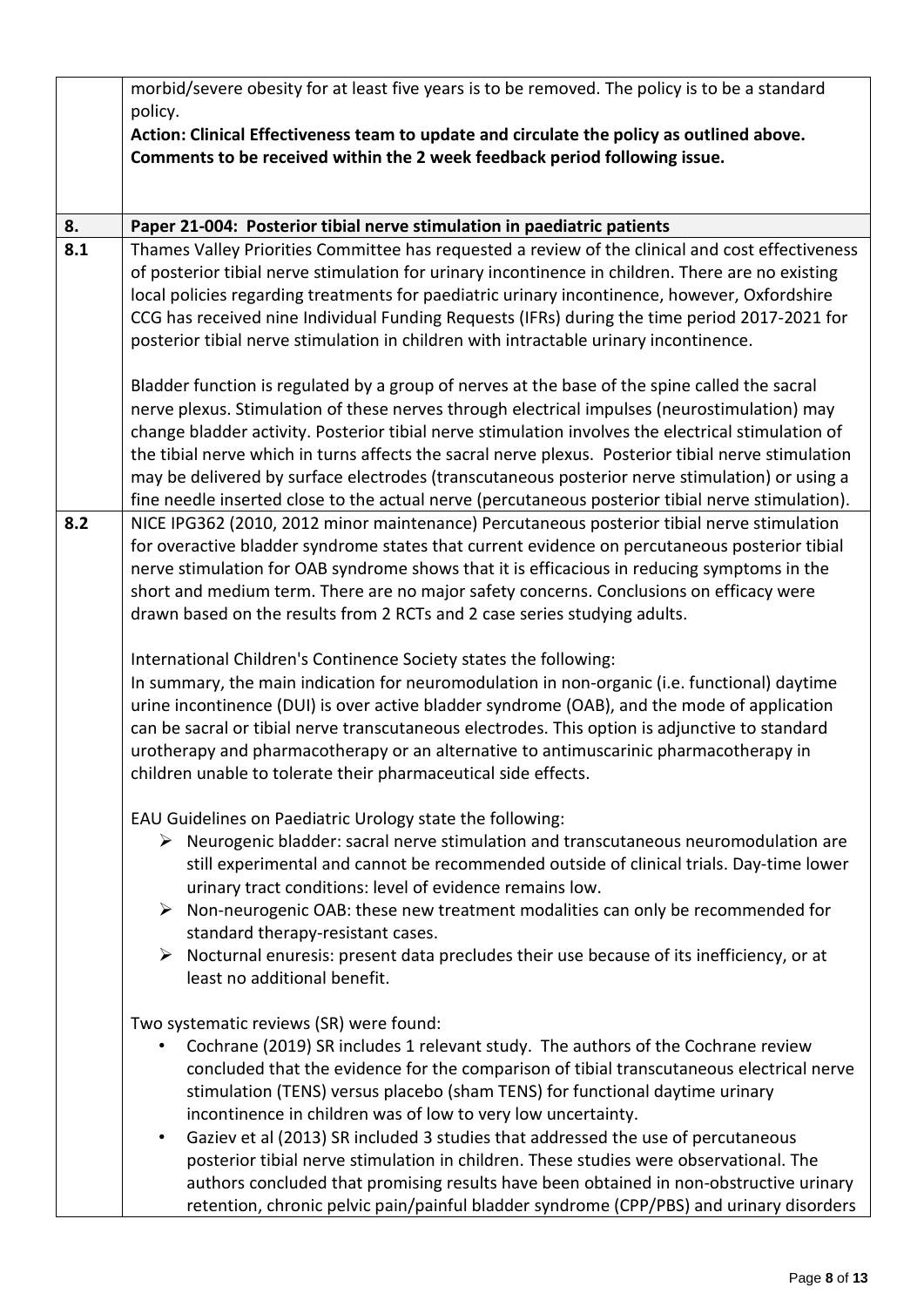|     | in children. Further studies are needed to assess the exact role of PTNS in these                           |  |
|-----|-------------------------------------------------------------------------------------------------------------|--|
|     | indications and to evaluate the long term.                                                                  |  |
| 8.3 | The specialist clinicians in attendance made the following points:                                          |  |
|     | $\triangleright$ The studies available restrict their included patients.                                    |  |
|     | In Oxford patient data and outcomes are being collected.<br>➤                                               |  |
|     | $\triangleright$ Currently there are 3 anti-anticholinergics to try, all with different complications. Some |  |
|     | have limited use in children and are not licensed. If children fail these therapies, it could               |  |
|     | be they are not responsive to the medicine or they are not compliant. When children                         |  |
|     | have not been successful with 3 anticholinergics and move to urodynamics, this is an                        |  |
|     | invasive procedure and involves a urinary catheter                                                          |  |
|     | $\triangleright$ Clinicians are selective in what and in which patients percutaneous posterior tibial nerve |  |
|     | stimulation (PTNS) is used for. Improvements have been demonstrated locally but this                        |  |
|     | has not been statistically analysed. Feedback from patients demonstrated that they were                     |  |
|     | satisfied and not needing to go back on medications after the 12 sessions.                                  |  |
|     | $\triangleright$ Complication of side effects for PTNS are low.                                             |  |
|     | $\triangleright$ PTNS is a 12 week programme.                                                               |  |
|     | Options superficially mentioned in the literature include clean intermittent<br>➤                           |  |
|     | catheterisation (CIC), Botox injections and bladder augmentation. These are considered                      |  |
|     | to be last remaining options for patients.                                                                  |  |
|     | A Committee member enquired why there is no research from the association of<br>➤                           |  |
|     | urologists or commissoning guidance. The specialist in attendance advised that the                          |  |
|     | number of patients using percutaneous posterior tibial nerve stimulation is small. The                      |  |
|     | majority of patients respond to urotherapy or simple medication.                                            |  |
|     | $\triangleright$ Three centres in the UK offer percutaneous posterior tibial nerve stimulation.             |  |
| 8.4 | Committee discussion                                                                                        |  |
|     | The Committee discussed the evidence, guidance and approach to IFRs.                                        |  |
|     | Action: RR to liaise with Birmingham Centre Urologists to informally ask their views and find               |  |
|     | out the practices they carry out.                                                                           |  |
| 8.5 | The Committee reviewed the evidence and specialist clinical input. Due to the small number of               |  |
|     | patients and a lack of robust high quality evidence showing positive outcomes compared to                   |  |
|     | usual care, it was agreed to recommend a position of not normally funded as an interim                      |  |
|     | position.                                                                                                   |  |
|     | Action: Clinical Effectiveness team to draft a policy recommendation to state intervention is               |  |
|     | not normally funded and circulate for comment. Comments to be received within the 2 week                    |  |
|     | feedback period following issue.                                                                            |  |
|     | Action: Clinical Effectiveness team to contact specialist in attendance (MB) for further                    |  |
|     | evidence and patient data.                                                                                  |  |
| 9.  | Paper 21-005: Policy update: Non-pharmacological services for dementia                                      |  |
| 9.1 | Policy 63 Non-pharmacological services for dementia was developed in 2011 and it is not in line             |  |
|     | with current NICE guidance (NG97) Dementia: assessment, management and support for people                   |  |
|     | living with dementia and their carers. The policy states that cognitive stimulation groups, music           |  |
|     | therapy, multisensory stimulation, physical exercise, reminiscence therapy and aromatherapy                 |  |
|     | should be 'Procedures Not Routinely Funded' as there is a lack of evidence that any of these                |  |
|     | interventions are clinically or cost effective in reducing or delaying the need for long term               |  |
|     | residential care or acute hospital admission.                                                               |  |
| 9.2 | Guidance                                                                                                    |  |
|     | NICE NG97 (2018): Dementia: assessment, management and support for people living with                       |  |
|     | dementia and their carers                                                                                   |  |
|     | Offer a range of activities to promote wellbeing that are tailored to the person's                          |  |
|     | preferences.                                                                                                |  |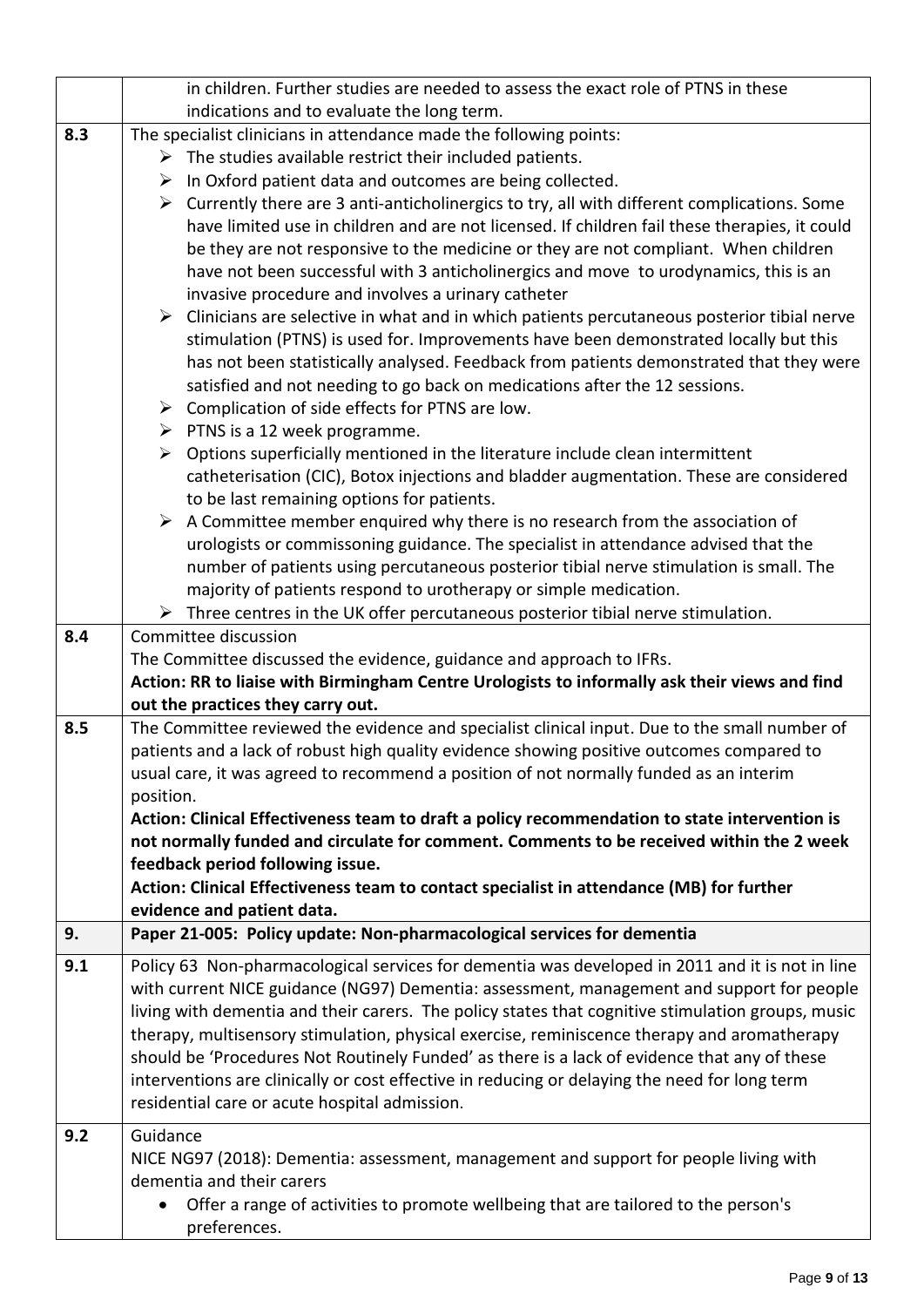|     | Offer group cognitive stimulation therapy to people living with mild to moderate<br>$\bullet$<br>dementia.                                                                                                                                                                                                                                                                                                                                                                                                                                                                                                                                                                                                                                                            |
|-----|-----------------------------------------------------------------------------------------------------------------------------------------------------------------------------------------------------------------------------------------------------------------------------------------------------------------------------------------------------------------------------------------------------------------------------------------------------------------------------------------------------------------------------------------------------------------------------------------------------------------------------------------------------------------------------------------------------------------------------------------------------------------------|
|     | Consider group reminiscence therapy for people living with mild to moderate dementia.<br>$\bullet$<br>Consider cognitive rehabilitation or occupational therapy to support functional ability in<br>$\bullet$<br>people living with mild to moderate dementia.                                                                                                                                                                                                                                                                                                                                                                                                                                                                                                        |
|     | It also includes a range of do not dos:                                                                                                                                                                                                                                                                                                                                                                                                                                                                                                                                                                                                                                                                                                                               |
|     | Do not offer acupuncture to treat dementia.<br>$\bullet$<br>Do not offer ginseng, vitamin E supplements, or herbal formulations to treat dementia.<br>٠<br>Do not offer cognitive training to treat mild to moderate Alzheimer's disease.<br>$\bullet$<br>Do not offer interpersonal therapy to treat the cognitive symptoms of mild to moderate<br>$\bullet$<br>Alzheimer's disease.<br>Do not offer non-invasive brain stimulation (including transcranial magnetic stimulation)<br>$\bullet$<br>to treat mild to moderate Alzheimer's disease, except as part of a randomised controlled<br>trial.                                                                                                                                                                 |
|     | Evidence that has been published since NICE NG97 (2018).                                                                                                                                                                                                                                                                                                                                                                                                                                                                                                                                                                                                                                                                                                              |
|     | Three Cochrane systematic reviews (SR) were identified addressing aromatherapy, personally<br>tailored activities and cognitive training. In addition, one randomised controlled trial (RCT) that<br>was mentioned by the NICE Committee during development of the guideline has now been<br>published. This found that whilst a four month moderate to high intensity exercise programme<br>improved physical fitness in the short term, there were no improvements in activities of daily<br>living, behavioural outcomes, or health related quality of life. There was a slightly greater<br>cognitive impairment in the exercise group, which also experienced more adverse effects<br>indicating that such a programme is not suitable for people with dementia. |
| 9.3 | Local data and services available                                                                                                                                                                                                                                                                                                                                                                                                                                                                                                                                                                                                                                                                                                                                     |
|     | Across the TVPC area there are 15,075 patients diagnosed with dementia.                                                                                                                                                                                                                                                                                                                                                                                                                                                                                                                                                                                                                                                                                               |
|     | Data from the Memory Services National Accreditation Programme showed that in 2017/18,<br>96% of services for people with dementia offered cognitive stimulation training. There are a<br>range of support services available locally. These include activities and therapies offered by the<br>NHS, local authorities and charities<br>Dementia advisors<br>Dementia cafes<br>Music therapy/ singing<br>$\bullet$<br>Walks and exercise<br>Reminiscence activities                                                                                                                                                                                                                                                                                                   |
| 9.4 | Options for consideration                                                                                                                                                                                                                                                                                                                                                                                                                                                                                                                                                                                                                                                                                                                                             |
|     | The Committee were presented with two options for consideration:<br>Option 1: Due to changes in national guidance which support the use of activities to<br>promote wellbeing for people with dementia and the wide service provision of NHS<br>cognitive stimulation training, current practice and service provision, withdraw the<br>current policy.                                                                                                                                                                                                                                                                                                                                                                                                               |
|     | Option 2: To consider a policy reflecting NICE 'Do not dos' as interventions not normally<br>$\bullet$<br>funded; either as standalone treatments or as part of a package of treatment, due to<br>limited evidence of effectiveness for people with dementia. The Committee is asked to<br>consider whether to include a statement that activities or therapies not provided as part<br>of an agreed support package are not normally funded.                                                                                                                                                                                                                                                                                                                         |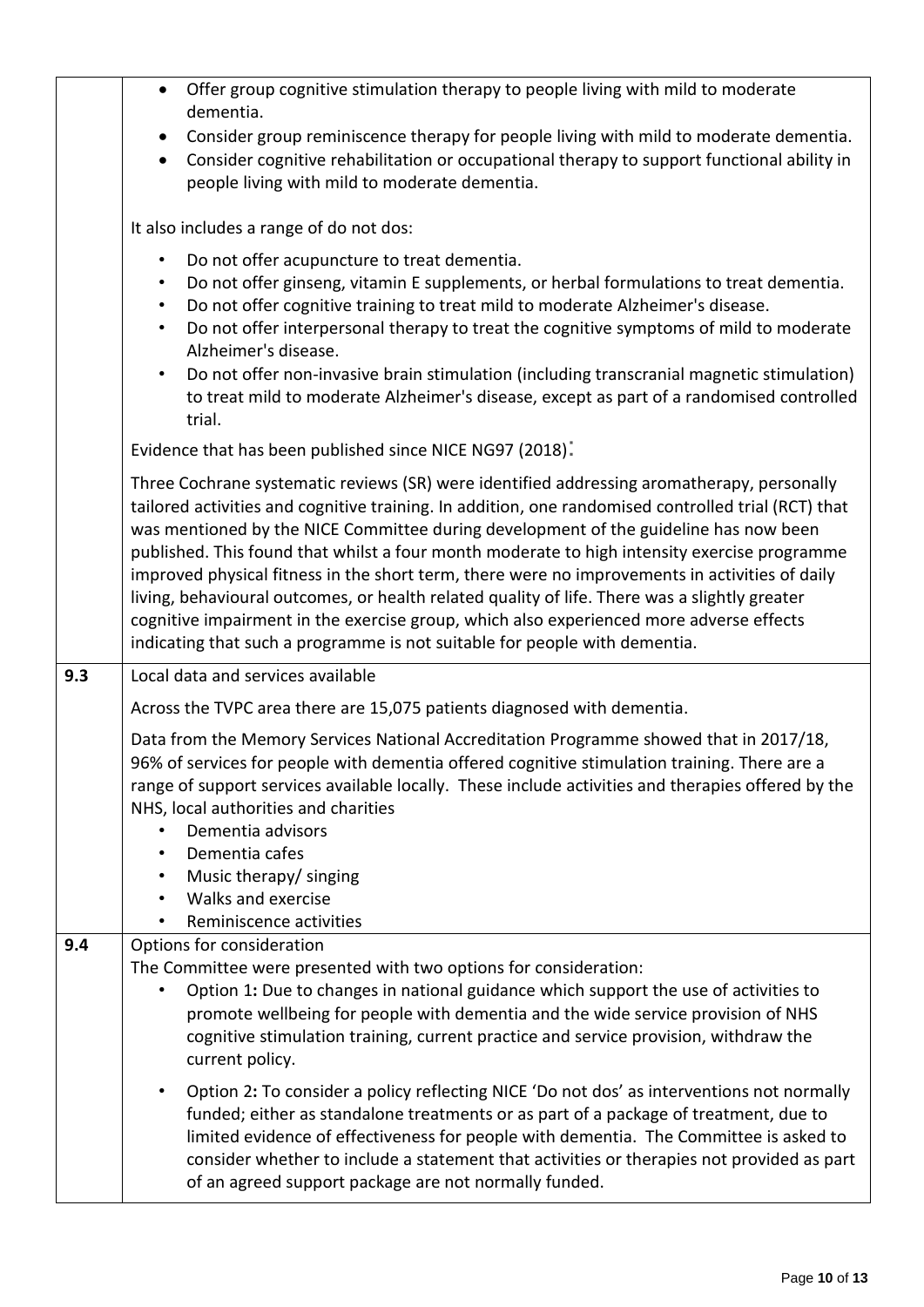| 9.5  | The Committee reviewed the evidence and following consideration agreed to withdraw the                                                                                                 |
|------|----------------------------------------------------------------------------------------------------------------------------------------------------------------------------------------|
|      | current policy in favor of using available NICE guidance.                                                                                                                              |
|      |                                                                                                                                                                                        |
|      | Action: Clinical Effectiveness team to withdraw policy 63.                                                                                                                             |
|      |                                                                                                                                                                                        |
| 10.  | Paper 21-006: Policy update programme                                                                                                                                                  |
| 10.1 | The TVPC policy update programme reviews all TVPC policies every 3 years and identifies new or                                                                                         |
|      | updated national guidance and if applicable, clinical and cost effectiveness evidence.                                                                                                 |
|      |                                                                                                                                                                                        |
|      | TVPC3: Anal Irrigation Systems for the Management of Faecal Incontinence/Constipation<br>NICE is to review NICE MTG36 (2018) Persistent transanal irrigation system for managing bowel |
|      | dysfunction this year. Three RCTs were found which showed an improvement in bowel function                                                                                             |
|      | among patients with a range of disorders and improvement in quality of life. Discontinuation                                                                                           |
|      | rates were high although side effects were common, but equally prevalent among comparative                                                                                             |
|      | treatments. The Committee agreed to maintain the current policy.                                                                                                                       |
|      |                                                                                                                                                                                        |
|      | Action: Clinical Effectiveness team to add a new date of recommendation to TVPC3.                                                                                                      |
| 10.2 | <b>TVPC 78: Smoking cessation before planned surgery</b>                                                                                                                               |
|      | There has been no change to national guidance. A minor change is required due to expired                                                                                               |
|      | links. The Committee agreed with the minor change.                                                                                                                                     |
|      |                                                                                                                                                                                        |
|      | Action: Clinical Effectiveness team to update TVPC 78 with new links.                                                                                                                  |
| 10.3 | TVPC6: Arthroscopic lavage & debridement for patients with OA of the knee                                                                                                              |
|      | The current policy is aligned with the statements made by the evidence-based intervention                                                                                              |
|      | programme (EBI) phase 1 as both are based on NICE CG177: Osteoarthritis: care and<br>management (2014) which is cited in the policy. A minor change was suggested to highlight the     |
|      | EBI guidance. It was advised that EBI have a new website that includes a range of patient                                                                                              |
|      | resources which may be useful to refer to. The Committee agreed with the minor change.                                                                                                 |
|      |                                                                                                                                                                                        |
|      | Action: Clinical Effectiveness team to update TVPC6 with a link to EBI1 guidance.                                                                                                      |
| 10.4 | TVPC20: Surgical management of otitis media with effusion in children (under the age of 12                                                                                             |
|      | years)                                                                                                                                                                                 |
|      | The current policy is aligned with the statements made by EBI phase 1 as both are based on the                                                                                         |
|      | NICE CG60 (2008) guidance: Otitis media with effusion in under 12s: surgery. EBI phase 2                                                                                               |
|      | focuses on the removal of adenoids for treatment of glue ear and differs slightly to NICE CG60                                                                                         |
|      | with broader criteria. NICE CG60 (and cited by TVPC) state that "Adjuvant adenoidectomy is not                                                                                         |
|      | normally funded in the absence of persistent and/or frequent upper respiratory tract                                                                                                   |
|      | symptoms".<br>EBI phase 2 guidance states that adenoidectomy for the treatment of glue ear should only be                                                                              |
|      | offered when one or more of the following clinical criteria are met:                                                                                                                   |
|      | - The child has persistent and / or frequent nasal obstruction which is contributed to by                                                                                              |
|      | adenoidal hypertrophy (enlargement)                                                                                                                                                    |
|      | - The child is undergoing surgery for re-insertion of grommets due to recurrence of previously                                                                                         |
|      | surgically treated otitis media with effusion                                                                                                                                          |
|      | - The child is undergoing grommet surgery for treatment of recurrent acute otitis media                                                                                                |
|      |                                                                                                                                                                                        |
|      | It was noted that the NICE guidance (2008) is currently being updated.                                                                                                                 |
|      | The Committee queried the financial implications of adopting the wider criteria outlined in EBI                                                                                        |
|      | phase 2 guidance and requested further information.                                                                                                                                    |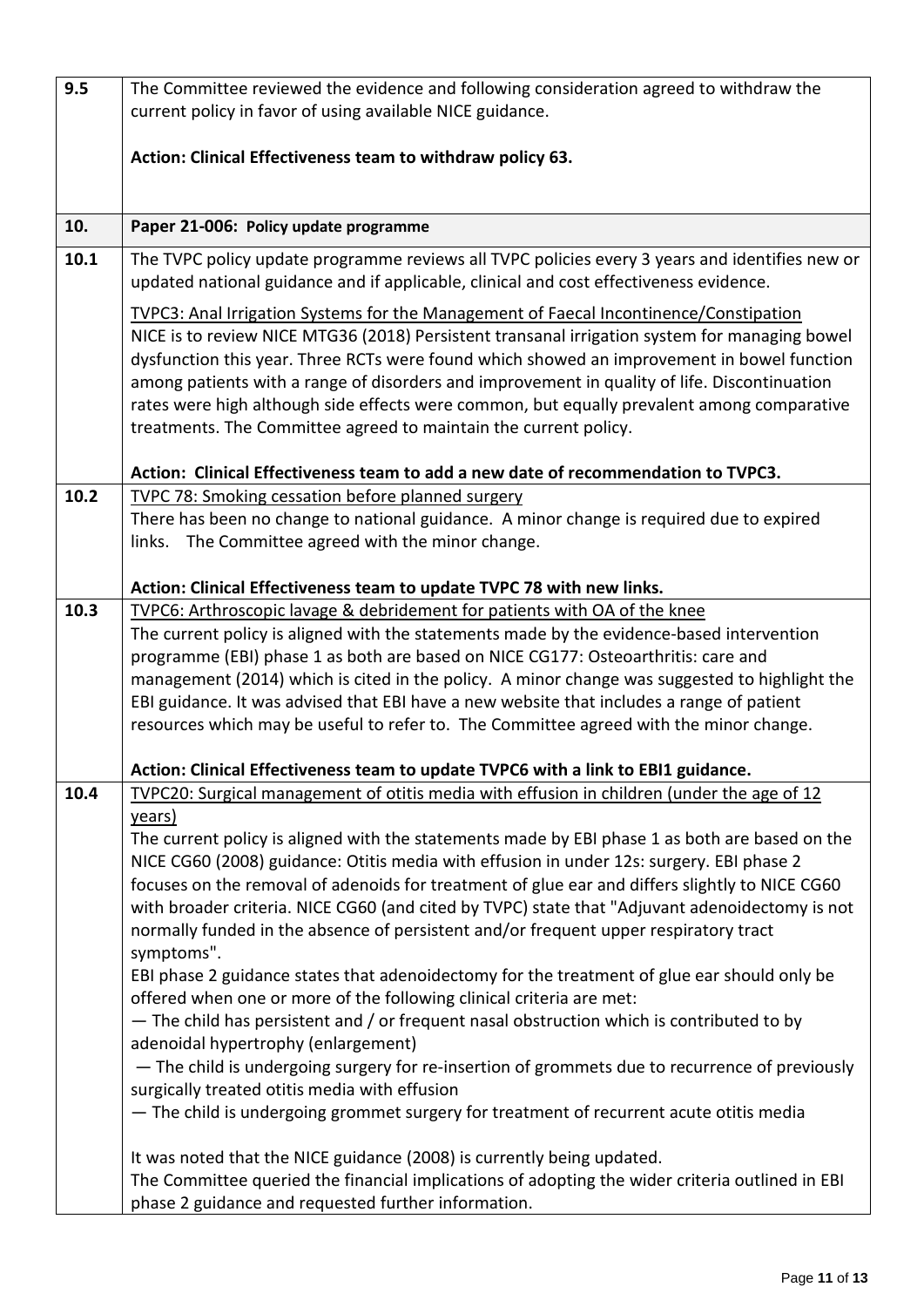|      | Action: Clinical Effectiveness team to investigate the financial implications of adopting EBI                                                                                               |
|------|---------------------------------------------------------------------------------------------------------------------------------------------------------------------------------------------|
|      | phase 2 guidance.                                                                                                                                                                           |
| 10.5 | TVPC1: Interventional Procedures for Varicose Veins                                                                                                                                         |
|      | The current policy has stricter criteria for consideration of interventional treatment than EBI                                                                                             |
|      | phase 1 guidance (which is based on NICE CG168). The TVPC policy also promotes the use of                                                                                                   |
|      | compression stockings, which are not recommended by EBI (or NICE). In addition to EBI phase 1                                                                                               |
|      | guidance, a new RCT has been published which shows a benefit in healing time if vascular ulcers                                                                                             |
|      | are treated early. This study supports the NICE recommendation that patients with leg                                                                                                       |
|      | ulceration not healed within 2 weeks should be referred to a vascular service. The current TVPC                                                                                             |
|      | policy recommends that patients should be referred if they have "recurrent and persistent leg                                                                                               |
|      | ulceration secondary to chronic venous insufficiency, despite 6-months of conservative<br>management with compression stockings* for the first ulcer". As the RCT was a large UK trial      |
|      | whose findings conflict with the current policy position, it is suggested that the policy be                                                                                                |
|      | reviewed in full by the Committee.                                                                                                                                                          |
|      |                                                                                                                                                                                             |
|      | Action: Clinical Effectiveness team to add to the work programme for review.                                                                                                                |
| 11.  | Paper 21-007: Horizon scanning                                                                                                                                                              |
| 11.1 | The previous three months of published NICE guidance are reviewed to identify opportunity for                                                                                               |
|      | new policy development or if published guidance impacts on current TVPC policies.                                                                                                           |
|      | The following actions were agreed:                                                                                                                                                          |
|      | > Medical technologies guidance (update) [MTG53] The PLASMA system for transurethral                                                                                                        |
|      | resection and haemostasis of the prostate                                                                                                                                                   |
|      | Action: To include this as part of the review of a Benign Prostatic Hyperplasia (BPH) pathway                                                                                               |
|      | as scheduled.                                                                                                                                                                               |
|      |                                                                                                                                                                                             |
|      | $\triangleright$ Technology appraisal guidance [TA672] Brolucizumab for treating wet age-related                                                                                            |
|      | macular degeneration                                                                                                                                                                        |
|      | TV CCGs hold a policy on sequential use of biologic therapy for ophthalmology which states the                                                                                              |
|      | policy applies to all biologic therapies recommended by NICE. The use of this drug may result in                                                                                            |
|      | fewer injections than previously available treatments. This may have benefits in terms of                                                                                                   |
|      | increasing capacity and may result in a lower cost impact.                                                                                                                                  |
|      | Action: Clinical Effectiveness team to schedule a review into this years' work programme.                                                                                                   |
|      |                                                                                                                                                                                             |
|      | NICE guideline [NG193] Chronic pain (primary and secondary) in over 16s: assessment of all                                                                                                  |
|      | chronic pain and management of chronic primary pain                                                                                                                                         |
|      |                                                                                                                                                                                             |
|      | This gives a positive recommendation to consider a single course of acupuncture or dry needling<br>within a traditional Chinese or Western acupuncture system for people aged 16 or over to |
|      | manage chronic primary pain within certain criteria. Acupuncture is referred to on 2 TVPC                                                                                                   |
|      | policies: TVPC 52 Management of lower back pain, which states management for lower back                                                                                                     |
|      | pain with or without sciatica is not normally funded; TVPC 100 complementary and alternative                                                                                                |
|      | therapies, which was reviewed in 2020and states the use of all complementary therapies                                                                                                      |
|      | including acupuncture is not normally funded. This will have a financial impact on the policies.                                                                                            |
|      | The overall NICE guidelines suggests there is a potential saving in terms of recommendations                                                                                                |
|      | within the guideline regarding use of expensive drugs for chronic pain.                                                                                                                     |
|      |                                                                                                                                                                                             |
|      | Action: Clinical Effectiveness team to add to the work programme for review.                                                                                                                |
| 12.  | Any other business                                                                                                                                                                          |
| 12.1 | Annual report                                                                                                                                                                               |